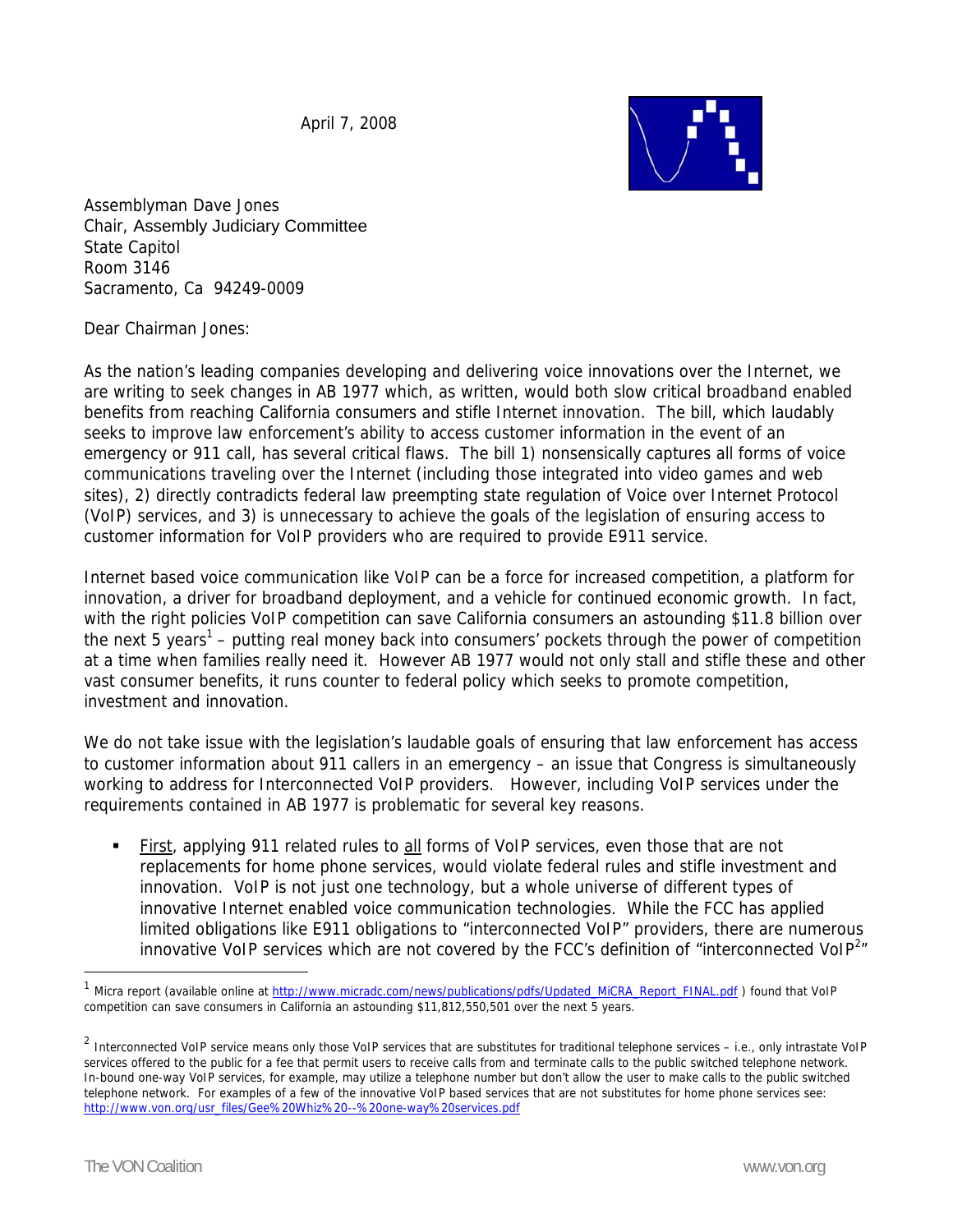but which are nonetheless captured by AB 1977. Many of these innovative and often free noninterconnected VoIP services, like instant messenger chat services, click-to-dial web sites, voice enabled blogs, voice enabled children's video games, and productivity improving collaboration software provide immeasurable new opportunities for businesses and consumers alike but would be hampered by passage of the bill as written. These non Interconnected VoIP services do not replace traditional home telephone services, are not required by the FCC to provide E911 service, nor are they regulated in any other way. However, Section 2(f)(2) includes all forms of VoIP under the rubric of "telecommunications subscriber." Applying new rules to this overly broad range of VoIP services reaches far beyond the goals of enabling public safety access to 911-related customer information and could have far reaching unintended consequences. State obligations should in no-way be extended to these non-Interconnected services.

- Second, applying state rules to VoIP, as AB 1977 contemplates, is strictly prohibited under federal law. Last year, the 8th Circuit Court of Appeals affirmed the FCC's Vonage Jurisdictional Order, which preempted state regulation of VoIP services. The Vonage Jurisdictional Order recognized that innovative and evolving services such as VoIP cannot be subject to a patchwork of regulations that would directly conflict with the goals of the federal Act and the FCC's procompetitive deregulatory rules. Thus, state legislation classifying or regulating VoIP as telecommunication is contrary to the FCC's and the court's decisions. We commend California policymakers for being at the forefront of pragmatic policy approaches for unleashing the potential of broadband enabled services like VoIP. For example, in May of 2006, the California Public Utilities Commission decided not regulate VoIP at the state level and closed its proceeding on the regulation of VoIP.<sup>3</sup> Likewise, in order to accelerate the use of VoIP within the state government and better serve constituents, Governor Schwarzenegger signed an Executive Order to, among other things, harness the power of VoIP to help the government communicate more effectively and affordably.<sup>4</sup> California should not reverse its reasoned policy approach.
- Third, the California Legislature need not regulate VoIP or violate federal preemption rules in order to ensure public safety has the customer information they need in an emergency. The issues that AB 1977 attempts to resolve are national in nature. In fact, Congress is already working to address this issue directly. The U.S. House of Representatives has already passed HR 3403 -- the 911 Modernization and Public Safety Act -- by an overwhelming vote of 406 to 1. Title III of the House passed bill entitled "Authority to Provide Customer Information For 911 Purposes" specifically provides Interconnected VoIP providers the authority under Section 222 of the Telecommunications Act to provide law enforcement with necessary customer proprietary information in an emergency. The U.S. Senate has also passed companion legislation, a version of which is expected to be signed into law this year.

Thus extending state rules to Interconnected VoIP is unnecessary, contradictory, and counterproductive. At a minimum, **references to VoIP should be stricken entirely from AB 1977**. Alternatively, AB 3011 -- an alternative version of the bill which does not specifically include VoIP or customers using the Internet to communicate, could alternatively be advanced.

 $\overline{a}$ 

<sup>&</sup>lt;sup>3</sup> On May 4, 2006 CPUC Administrative Law Judge Grau issued a draft decision regarding investigation 04-02-007 to close its investigation into state regulation of VoIP, citing the FCC's determination in the Vonage Order that the FCC, and not the states, is responsible for determining the regulatory framework for VoIP.

<sup>4</sup> See Gov. Schwarzenegger Signs Executive Order to Help Make California the Leader in Telecommunications Revolution (Oct. 27, 2006) available at http://gov.ca.gov/index.php?/press-release/4575/.